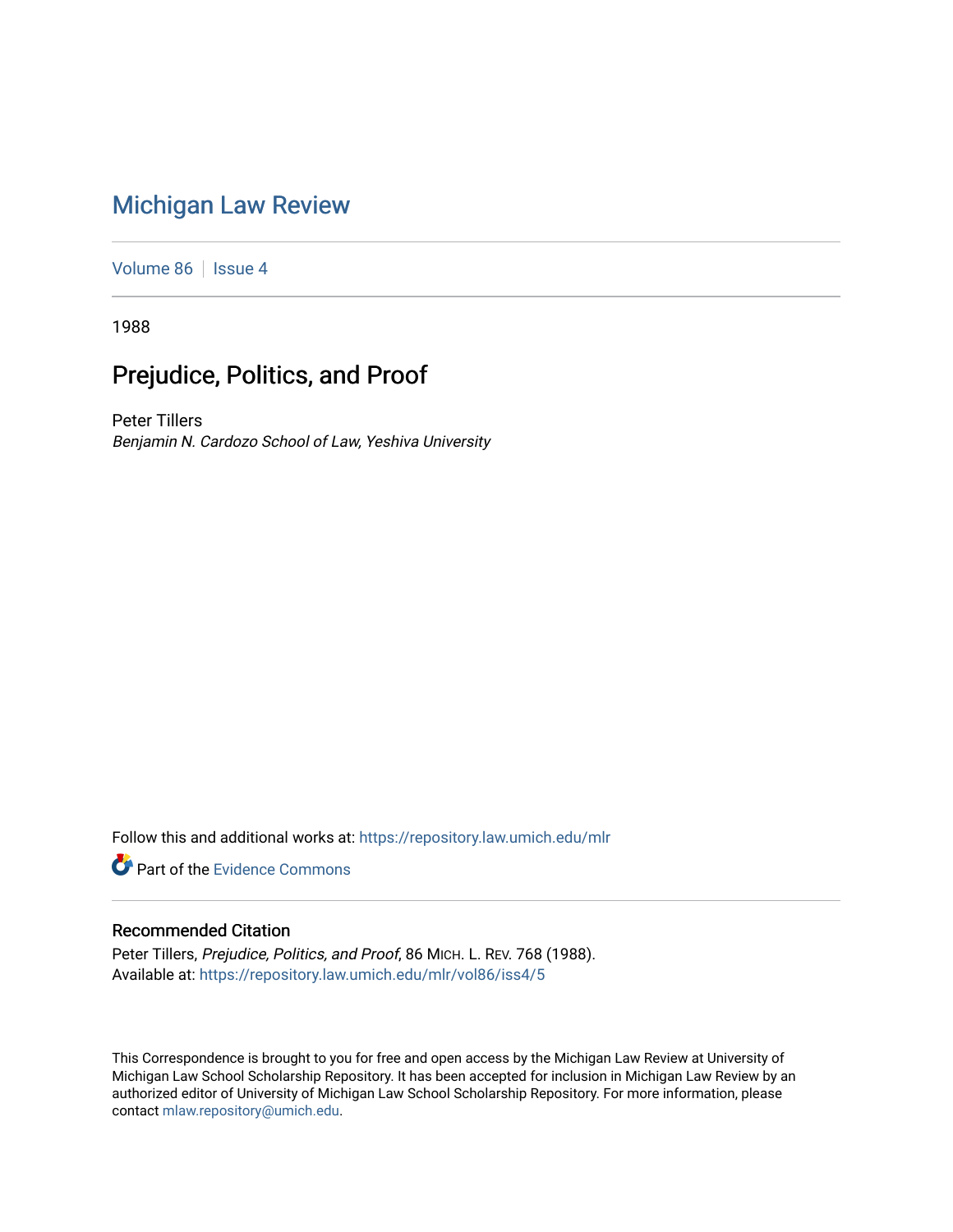#### **CORRESPONDENCE**

## **Prejudice, Politics, and Proof**

### *Peter Tillers\**

In the last fifteen years there has been a great resurgence of interest in fundamental theoretical analysis of the nature of factual proof in litigation. Many serious scholars, both in the law school world and outside it, have turned their energies in this direction. William L. Twining, Quain Professor of Jurisprudence at University College London, has been a major figure in this growing movement. He recently published a painstaking and scholarly study of Bentham's and Wigmore's theories of evidence, inference, and proof in adjudication.<sup>1</sup> This book is part of Twining's broader, long-term effort to develop a general theoretical framework for the analysis of evidence and proof.

Professor Kenneth W. Graham, Jr., recently published a vile review of this book in the *Michigan Law Review.* 2 Graham's attack on Twining's effort is not the usual trashing sometimes found in law reviews. He does not claim that Twining's book is poor scholarship.3 Graham does make it plain that he does not *like* either Twining or his book and he does his damnedest to make his readers share his sentiments. Graham is entitled to dislike any book or person he pleases, but the polemics in his review are both thoughtless and offensive.

Persons familiar with Graham's work know that it contains a great deal of vitriol. This review is no exception. He speaks, for example, of "sneering pseudo-Englishmen" and "effete Eastern anglophiles"4 and he refers to Bentham's critique as "proto-Stalinist."5 Ironically enough, part of Graham's distaste for both Bentham and Wigmore seems to rest on his dislike of their polemics. For example, he apparently agrees with John Chipman Grey's view that Wigmore's abusive

<sup>\*</sup> Professor of Law and Director, Program for Evidence in Litigation, Benjamin N. Cardozo School of Law, Yeshiva University. A.B. 1966, Yale University; J.D. 1969, LL.M. 1972, Harvard Law School. - Ed.

<sup>1.</sup> *See* w. TwINING, THEORIES OF EVIDENCE: BENTHAM AND WIGMORE (1985).

<sup>2.</sup> See Graham, "There'll Always Be an England": The Instrumental Ideology of Evidence (Book Review), 85 MICH. L. REV. 1204 (1987).

<sup>3.</sup> *See id.* at 1207 (fwining's book is "strong on Bentham, weak on Wigmore, provocative on everything else.").

<sup>4.</sup> *Id.* at 1205.

*<sup>5.</sup> Id.* at 1214.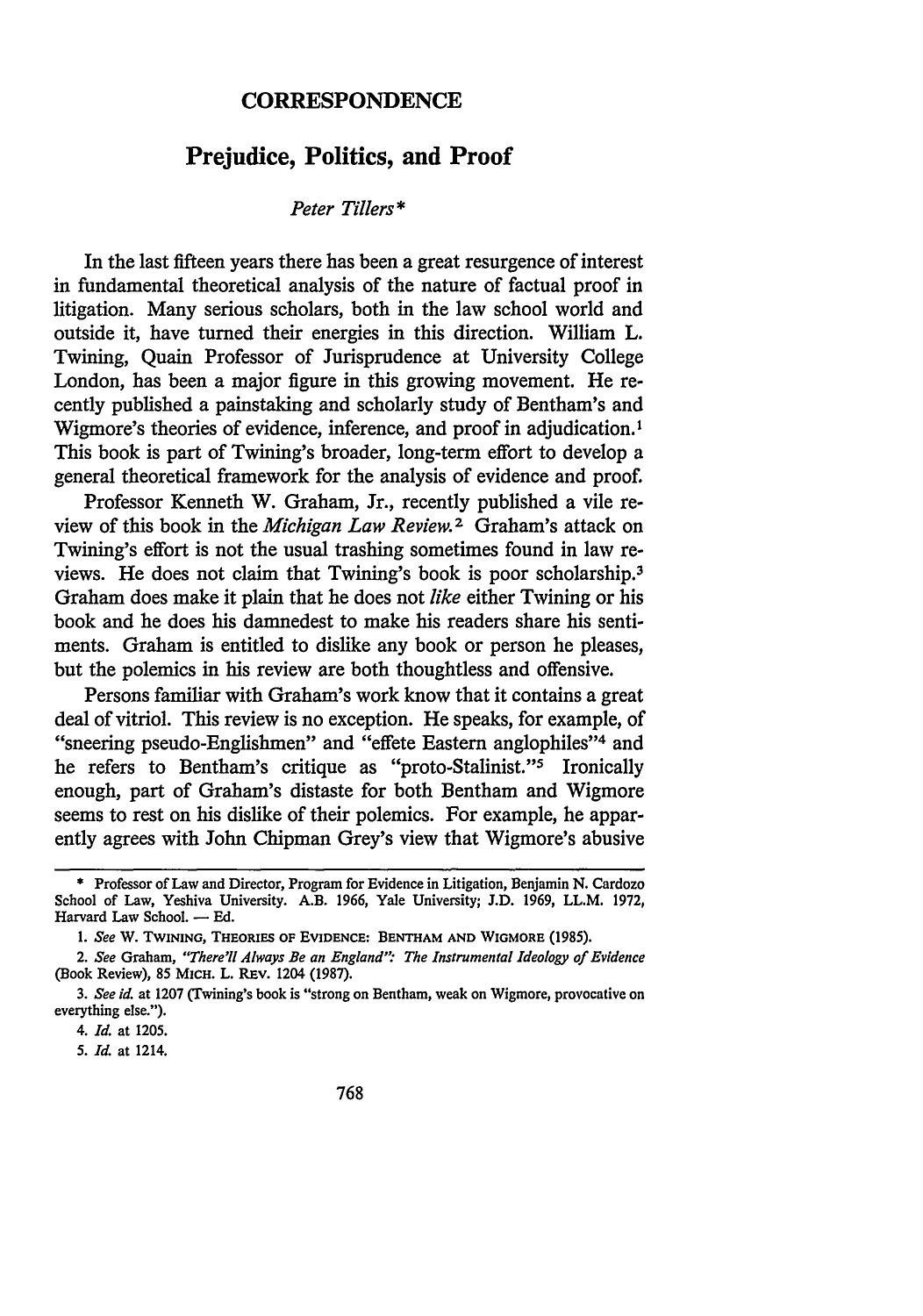language shows "bad grace."6 Graham is not well positioned to accuse anyone of bad grace. Graham draws back from putting Wigmore and Bentham into Bentham's category of "vituperative personalities,"7 one rather suspects because he realized this characterization would make him their spiritual ally.

As irritating as they are, Graham's "extreme polemical tones"<sup>8</sup> are not the primary reason for my characterization of his review as thoughtless and offensive. One major fault in the review is shabby scholarship. Graham's concession that there is "silly stuff'' in his review9 is accurate but insufficiently comprehensive; there is sophomoric stuff throughout. Another major fault is that the review is fiercely derisive. Graham is overtly anglophobic and his dislike of Twining and Twining's work rests on that anglophobia. Moreover, his review contains several personally demeaning and offensive remarks about Twining. Graham tries to make this vile brew palatable by packaging it in witty and camp discourse; by saying "da-da-da-da-da-da-da-dada"10 he hopes, I gather, that readers will chuckle at his prejudice, his mean-mindedness, and his contempt for scholarship, William Twining, and everything English.

Graham's "Anglo-bashing"11 seems to have its source in anglophile-phobia. He tells us that his "major concern is with the impact of ... [Twining's] imperialist ideas on those political pubescents in this country who continue to believe in the cultural superiority of England."<sup>12</sup> He detests "American Anglophiles,"<sup>13</sup> particularly those at Harvard Law School and at "petty Harvards."14 Perhaps this animus explains the personal abuse he heaps on Twining. To judge by his own expressions of sympathy for "despised ethnics" in the United States, 15 Graham probably would not call a black man "my boy," but he is willing to refer to Twining as "our boy."<sup>16</sup> Graham also strongly implies that Twining's motive for the study of evidence is the desire for "personal power and profit."<sup>17</sup>

- 7. *Id.* at 1227.
- 8. *Id.* at 1226 (referring to a reviewer's comment about Bentham).
- 9. *Id.* at 1217.
- 10. *Id.* at 1225.
- 11. *Id.* at 1206.
- 12. *Id.* at 1234.
- 13. *Id.* at 1206.
- 14. *Id.* at 1205.
- 15. *Id.* at 1205-06.
- 16. *Id.* at 1208.
- 17. *See id.* at 1230-31.

<sup>6.</sup> *Id.* at 1226.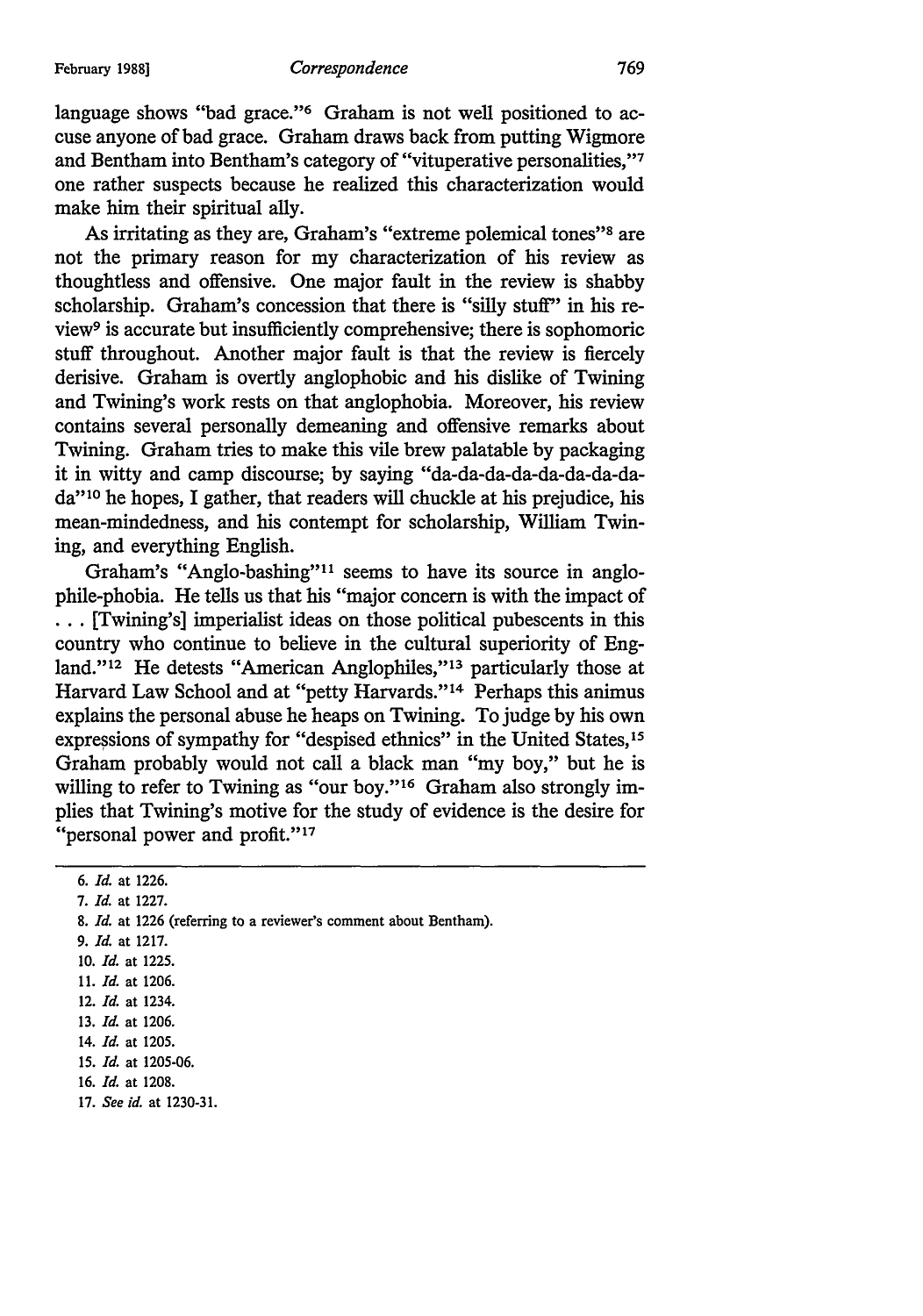Graham's intense dislike of anglophiles (and his consequent dislike of everything English) may explain why he accuses Twining of having "imperialist ideas."<sup>18</sup> We can see the logic of his position: (1) I hate American Anglophiles (at Harvard) (most of whom are dead); (2) therefore, I hate England; and (3) therefore, I hate Twining, who - though he is cosmopolitan and open to American (and Continental) theorizing, has urged English law teachers to become less parochial, and sees Karl Llewellyn as a guiding light  $-$  is, after all, English.

Graham professes to have a benign form of anglophobia. He asserts that he does not want to show the inferiority of the English; he only wants to show that Americans, particularly "despised ethnics," are just as good as the English. 19 In defense of these despised ethnics, Graham notes that "their remote ancestors had . . . civilizations at a time when the denizens of the British Isles were still enthusiastically eating one another."20 Graham's "argument" echoes Churchill's wartime defense of the racial superiority of the English over the Germans. His reasoning also implies that a good many "ethnics" are less genteel and civilized than Kenneth W. Graham, Jr., who is of "Celto-Slavic ancestry."21 The ancestors of some ethnics were eating pigs while Graham's were doing more refined things.

Only Graham's anglophile-phobic-anglophobia explains how he was able to conclude that Twining is a cultural imperialist. Graham's choice of Twining as a symbol of English cultural smugness is queer: it is roughly comparable to taking Averell Harriman as a symbol of American belief in a uniquely American cultural heritage. Twining has been tireless in his efforts to break down the insularity of English legal academics. He has repeatedly exhorted evidence scholars in the United Kingdom to become less insular and to pay more attention to American and Continental theorizing. I might also note that an English cultural imperialist is an unlikely general editor of a series - The *Jurists* — that includes or will include books on Hayek, Weber, Hegel, Fuller, and Kelsen. Twining himself (as Graham acknowledges) wrote a book about Karl Llewellyn. (Twining wrote the book practically in a fit of pique at the refusal of the *Times* of London to publish an obituary about a "minor" American legal theorist.) Perhaps Graham can show us how all of these activities are part of a clever plot to propagate the cultural superiority of England?

The only benign explanation I can offer for Graham's charge of

<sup>18.</sup> *Id.* at 1234.

<sup>19.</sup> *Id.* at 1206.

<sup>20.</sup> *Id.* at 1205.

<sup>21.</sup> *Id.* at 1204 n.\*.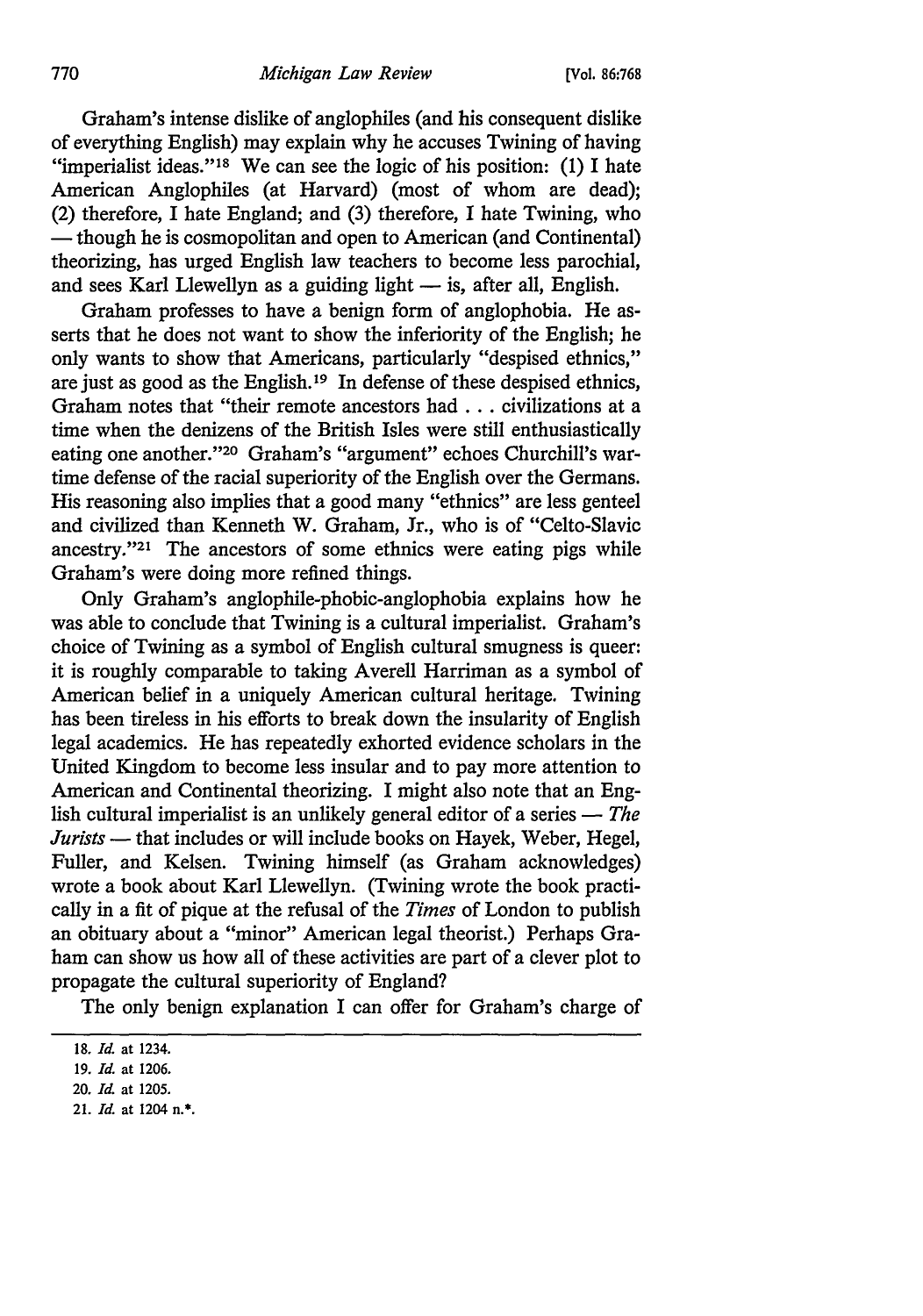cultural imperialism is Graham's assumption that adherents to the "rationalist" tradition in evidence scholarship - in Graham's words, "the instrumental ideology of evidence" — are pro tanto English cultural imperialists, that anyone who shares the views of figures such as Bentham and Wigmore must be an English imperialist. This is a hard pill to swallow. Be that as it may, it is pertinent to note that Twining has strongly challenged the "rationalist" or "instrumentalist" thesis that the only purpose of proof process is the discovery of factual truth. It is also pertinent to note that, although Twining plainly admires much that he finds in the rationalist tradition, he generally bemoans rather than celebrates the homogeneity of American and English theorizing about evidence. I noticed, even if Graham did not, that Twining had favorable things to say about the work of Abu Hareira (who decidedly is not English), partly because Twining believes that Abu Hareira drew on intellectual currents entirely outside the British empiricist tradition.

Graham is not more attentive to tiresome details when he speaks of "Twining and his cohort of pseudo-mathematical truth-seekers."22 Graham apparently does not know  $-$  why let facts get in the way of a good phrase? — that Twining has *never* used mathematics to analyze evidence and that he has made strong arguments in favor of a theory of proof (L.J. Cohen's "Baconian" theory) that he sees as nonmathematical. Graham also seems to assume that "pseudo-mathematical truth-seekers" such as David Kaye and Richard Lempert belong in Twining's "cohort." This implication is absurd. Lempert and Kaye work within a theoretical perspective (Bayesianism) that is quite different from Twining's "Baconian" approach; it is rather unlikely that they think of themselves as Twining's disciples or his spiritual and intellectual brethren. In short, Graham's asides reveal that he blurs some rather wide differences among theorists of proof.

Graham has set out to destroy an enemy  $-$  theorists of proof  $$ with one blow. He cannot do that easily because he does not know his enemy; his ignorance prevents him from realizing that he has many enemies and that it takes different kinds of blows to kill them. Consider just one example of an "argument" (really only a theoretical riposte) by Graham against theorists of proof. He tells us that "ultimate reality (if not entirely a construct of the human mind) is altered by our attempts to perceive it (a thought frightful to ponder for theorists of 'proof')."23 Although Graham, having relieved himself of the tire-

<sup>22.</sup> *Id.* at 1224.

<sup>23.</sup> *Id.* at 1225.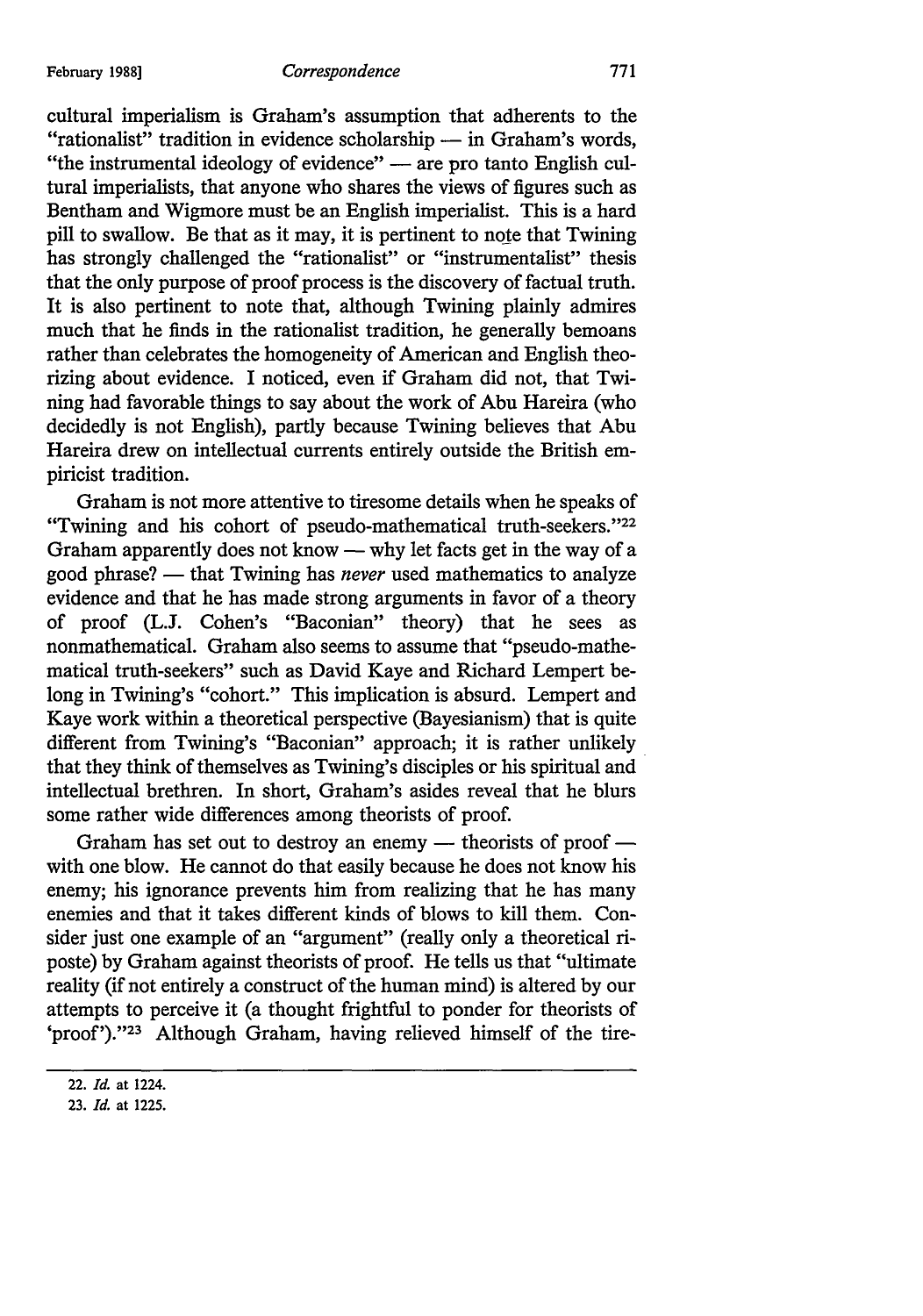some (some would say scholarly) obligation of documenting his claims, thankfully does not drop the obligatory citation to Thomas Kuhn, it seems apparent that he thinks that theorists of proof have not thought about the constructed character of evidence and reality. Which theorists of proof does he have in mind? Does he suppose that L.J. Cohen, one of the world's leading philosophers of science, has not thought about how "ultimate reality ... is altered by our attempts to perceive it"? I have not taken the trouble to reread Cohen's works but I am quite sure that he knows the work of theorists such as Thomas Kuhn and scientists such as Heisenberg. Does Graham suppose that Bayesians such as Lempert have not pondered the way the mind shapes "reality"? Apparently he does not know that almost all Bayesians in the law-school world favor *"subjective* Bayesianism," which largely sprang from the work of de Finetti, who vigorously insisted that the mind structures experience, that *subjective* Bayesianism is a (logical) way of structuring evidence, and that no evidence is simply "given." Perhaps Cohen and other "Baconians" do not emphasize the constitutive activities of the mind to the same degree, but as far as Graham is concerned, all theorists of proof — Baconians, Bayesians, fuzzy set theorists, holists, cognitive psychologists, and the rest of  $them \_\ are$  one and the same. A plague on their house! Or should it be "houses"?

How is one to explain these crudities? Has Graham adopted the view that trashing is scholarship? Or is he bewildered by things that he does not understand and fearful of becoming just a crotchety old fossil? In Graham's words, "What's it all about, Alfie?"24 The kind of rhetoric used in the review suggests that Graham's philistinism and his vision of politics in litigation are to blame for the indiscriminate character of his attacks.

Professor Graham has a great dread of anything that reeks of science, mathematics, and logic. I am not sure if Graham wants to remove chemistry, biology, and geometry from the curricula of our high schools,<sup>25</sup> but he apparently does want to keep science and mathematics out of the courtroom. Graham makes the relatively restrained  $-1$ would not say "considered" - claim that " 'science' [the quotation marks are his] *on the forensic stage* is only a pretense."26 So throw chemistry out of the courtroom. If not chemistry, then logic and mathematics. Is he serious? (It's not easy to tell.) Mathematics, of

<sup>24.</sup> *Id.* at 1209 (quoting lyrics of a sentimental popular song).

<sup>25.</sup> But he may. *See id.* at 1225 (suggesting that scientific inquiry is fruitless because nature is a "wily woman" who is "[e]lusive and without the Truth in Her").

<sup>26.</sup> *Id.* at 1233 (emphasis added).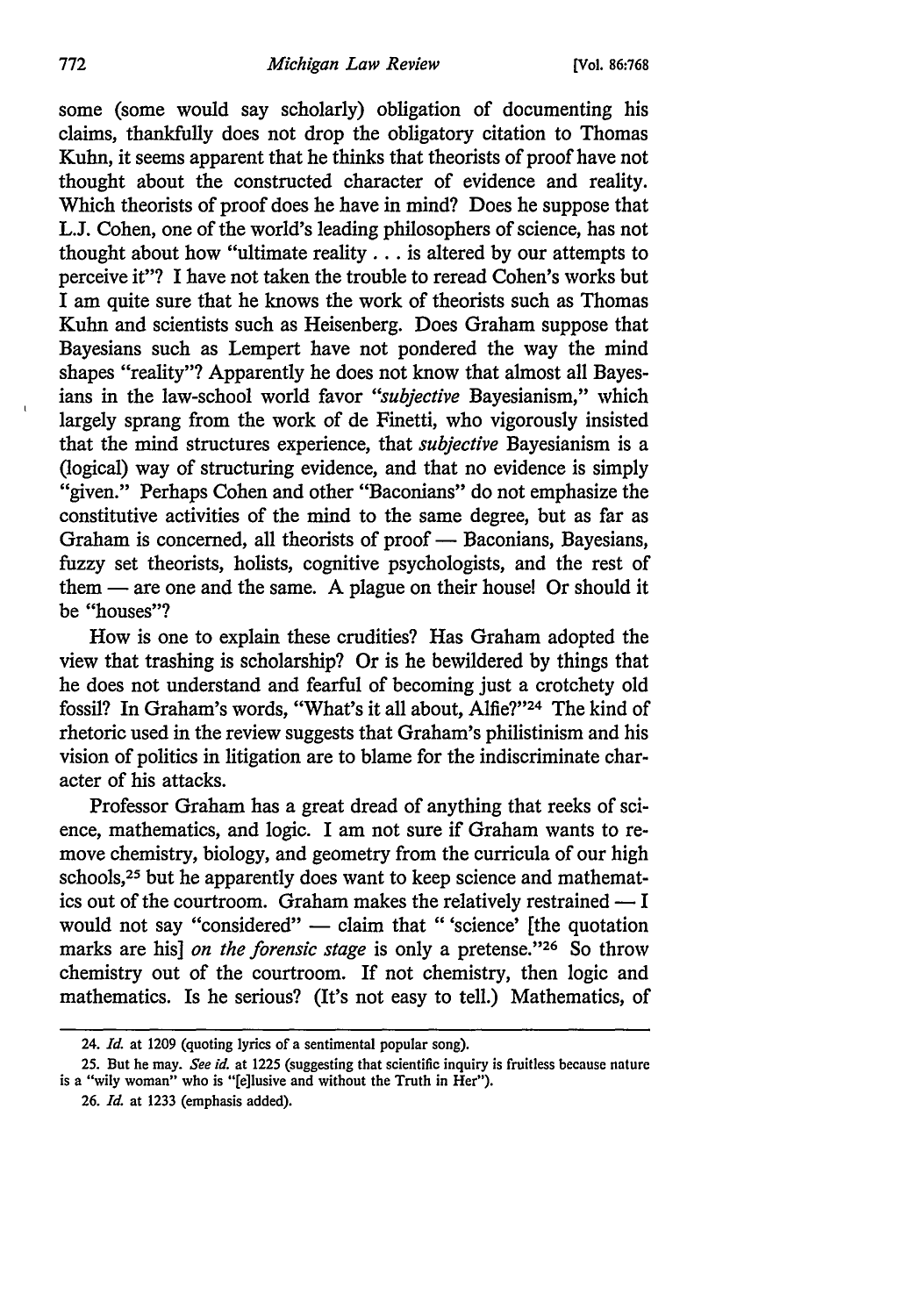course, can be put to bad use in the courtroom. But it can also be enlisted in the effort to show that cigarette companies are killing off large numbers of people or that some employers systematically discriminate against certain ethnic groups (possibly even against people of Celto-Slavic ancestry). The view that science and mathematics are bad in the courtroom simply because they are scientific and mathematical seems philistine.<sup>7</sup>

Perhaps there is a more charitable way of describing Professor Graham's cast of mind; perhaps I should call him a politically motivated irrationalist rather than a philistine. In place of the rationalist "ideology of evidence" (as he construes it), he offers (without overtly embracing) a competing vision of evidence and proof in litigation. He offers a "theatrical vision of litigation";27 he wants us to view "litigation as political theatre" [sic].28 This vision of litigation is bound to appeal to once-junior radicals who have not yet given up the cliche that everything is politics. Be that as it may, Graham does demand fairness in litigation.29 Fairness, however, seems to have nothing to do with factual accuracy; the importance of factual accuracy is attributable to nothing more than political ideology.30 I suppose Graham thinks that it is fair to convict a person for a crime he did not commit. It's just all politics, isn't it?

Let me try to reduce Graham's errors to more manageable proportions. Let me say that his argument against rationalism in evidence and proof rests on two central premises: (1) litigation is not just the pursuit of factual truth; litigation serves many other social, moral, political, and ideological purposes; and (2) the process of construing evidence involves many ineffable factors that cannot be captured by rational, logical, mathematical, or scientific theory. These are respectable claims and there is something to them. However, there is not as much to them as Graham supposes; these claims may be true but they do not support Graham's view of the insignificance of either factual accuracy or rigorous theorizing about proof.

By now it is a truism, and it has been a truism for quite some time, that litigation is not just a search for the truth. Charles Nesson said this sort of thing recently, William Twining has made this point repeatedly, and Wigmore (along with many others) made the same point a long time ago. It is easy, however, to slip from this truism to the *different* and far more dubious proposition that litigation serves social

 $\overline{ }$ 

30. *Id.* 

<sup>27.</sup> *Id.* at 1232.

<sup>28.</sup> *Id.* at 1233.

<sup>29.</sup> *Id.*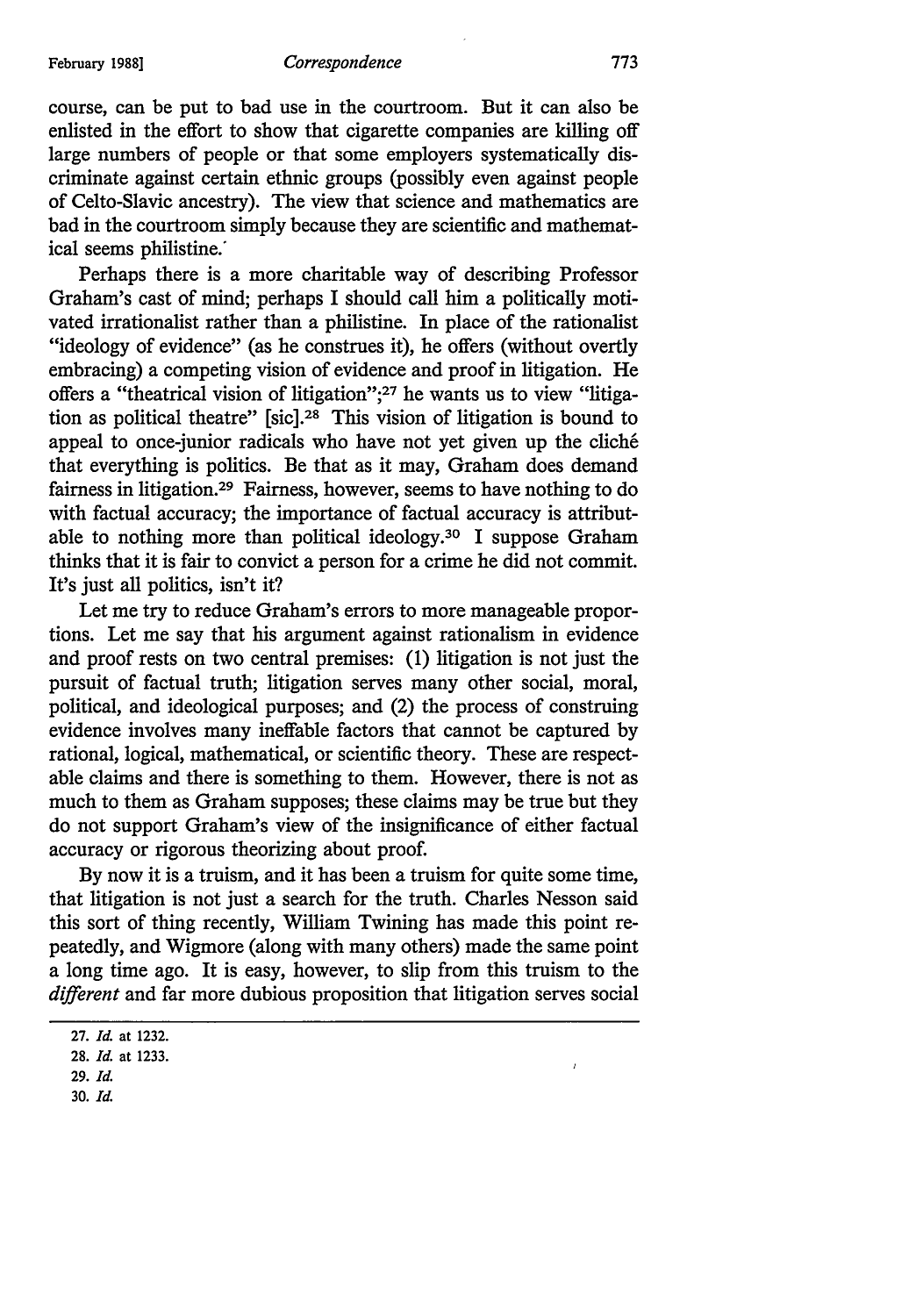purposes and values *rather than* truthfinding. Simply put, the fact that litigation is used to serve a variety of purposes does not and should not mean that the value of factual truth has no role in litigation; to say, for example, that litigation serves expressive functions does not necessarily mean that we do not and should not use litigation to find out what actually happened. The issue is how we reconcile and meld the various functions of litigation, not whether we should choose truth or something else as the goal of litigation.

Graham is also not entirely off the mark in insisting that proof processes and inference cannot be fully dissected by rational analysis. He may be trying to say that there are things at work in inference that are hard to understand and that we are usually or always better off in letting our common intuitions guide our factfinding rather than in trying to construct a priori factfinding techniques that are supposedly more logical. He may well be right, but in choosing to defend this thesis by attacking logical, rational, and mathematical analyses of proof he has again chosen the wrong target. It is entirely possible to use the language of mathematics or logic to study evidence, inference, and proof without any commitment to the absurd idea that factfinding in trials should be governed by a "mathematico-verbal monarch"31 or even by mathematical equations purportedly describing the probative force of evidence. To the extent that Twining recommends that litigators use charts to analyze evidence, he is of course fair game for skeptics such as Graham, but Graham apparently has made the common mistake of equating mathematical or logical analysis as an exploratory tool with the application of mathematical, logical, or formal analysis in real-world situations.

I do not wish to denigrate the motives that seem to underlie the rhetoric in Graham's review, particularly since I think I share some of Graham's ideals and values (and some of his resentments). Nonetheless, I hope  $-$  I have to hope  $-$  that deep commitment to ideals and values is not bound to produce the sort of unwitting cruelty so evident in Graham's review; I want to believe that in scholarship we do not have to take the view of generals in war  $-$  that we have to kill some noncombatants along the way. In any event, I think that Graham has done nothing but harm to the causes that he believes in. The shame of it all is that Graham could have made a much more intelligent and effective case by approaching the literature on evidence, inference, and proof with a more open mind. There is no monolithic theory of proof today; there are deep divisions of opinion on almost all of the funda-

<sup>31.</sup> *Id.* at 1231.